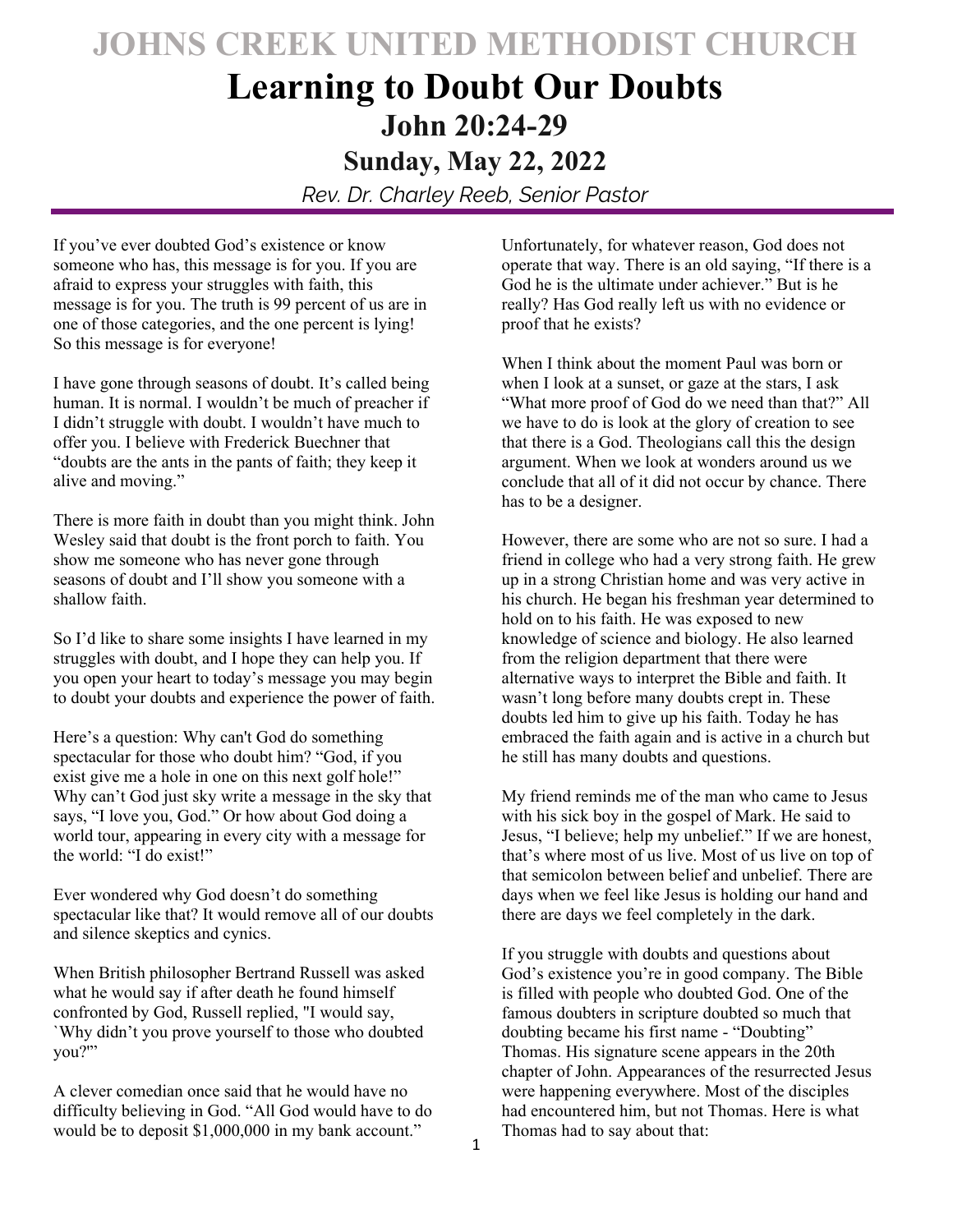**But Thomas (who was called the Twin), one of the twelve, was not with them when Jesus came. So the other disciples told him, "We have seen the Lord." But he said to them, "Unless I see the mark of the nails in his hands, and put my finger in the mark of the nails and my hand in his side, I will not believe." –John 20:24-25** 

At one time or another we have felt like Thomas: "Unless I see in his hands the print of the nails, and place my finger in the mark of the nails, and place my hand in his side, I will not believe." Maybe today you wish God would just prove himself in some way.

Well, Thomas got his wish. Take a look:

**A week later his disciples were again in the house, and Thomas was with them. Although the doors were shut, Jesus came and stood among them and said, "Peace be with you." Then he said to Thomas, "Put your finger here and see my hands. Reach out your hand and put it in my side. Do not doubt but believe." Thomas answered him, "My Lord and my God!" –John 20:26-28** 

Wouldn't you love to have that experience? "Finally! He showed up. I see proof with my own eyes. Now I believe!" But notice what Jesus said next:

## **Jesus said to him, "Have you believed because you have seen me? Blessed are those who have not seen and yet have come to believe." –John 20:29**

Why would Jesus make that statement? "Blessed are those who have not seen and yet have come to believe." It would make more sense if Jesus had said, "How noble and amazing are those who come to believe without proof." But that is not what he said. He said they were "blessed." Why would those who believe without proof be blessed? Because experiencing God goes much deeper than experiencing proof. It is beyond the physical. Those who experience God beyond what can be seen by the eyes are truly blessed because they experience God on a deeper level.

God is a not a science experiment. God is a personal being. God is not an object to be observed; God is a spiritual power to be experienced. How do I know that? Well, let me share a few reasons why I believe this:

## **Proof of God Doesn't Guarantee Belief in God**

It's impossible for God to prove his existence. Why? Because God gave us freedom of thought. Anything

God could or would do to prove his existence would be refuted or explained away. For example, say God did send a comet in the sky to write to the world, "I love you, God." Or say God toured the world like Elvis and gave a show filled with miracles and wonders. You would still have folks who would not believe there is God. Instead they would say:

"-The people witnessing the demonstration were hallucinating or dreaming -The demonstration was an optical illusion or a freak occurrence of atmospheric conditions

-The demonstration is natural phenomena which science will eventually explain -The demonstration was not caused by God, but by someone else, possibly someone masquerading as God

-The demonstration was misinterpreted: aliens made a mistake when they tried to contact us, the scientists who documented it made mistakes or were biased towards theism, etc" (https:// www.rationalchristianity.net/ proof.html).

Regardless of what God tried to do to prove his existence, some folks would still find some way to refute it. So proof of God doesn't always guarantee a belief in God.

#### **Proof Does Not Always Lead to Faith**

Many make the assumption that if God showed up and proved he existed to everyone then all would be right with the world. Your Uncle Billy would stop drinking and come to church. Your atheist friend would convert and become a preacher. Sorry to burst your bubble, but proof of God does not always lead to faith in God. The Bible says, "Even the demons believe and tremble."

We must remember that there were many people in the Bible who witnessed miracles but did not follow God. Countless people witnessed the miracles of Jesus and yet fell away when things got tough.

I like how rationalchristianity.net puts it: "Even if God provided proof that was satisfactory to everyone, faith and trust would still be required to follow God. The atheist's question would merely change from 'Why doesn't God prove his existence?' to 'Why doesn't God explain why he did this and not that?' Atheists themselves might come to believe in a higher power, but not all of them would become Christians: one can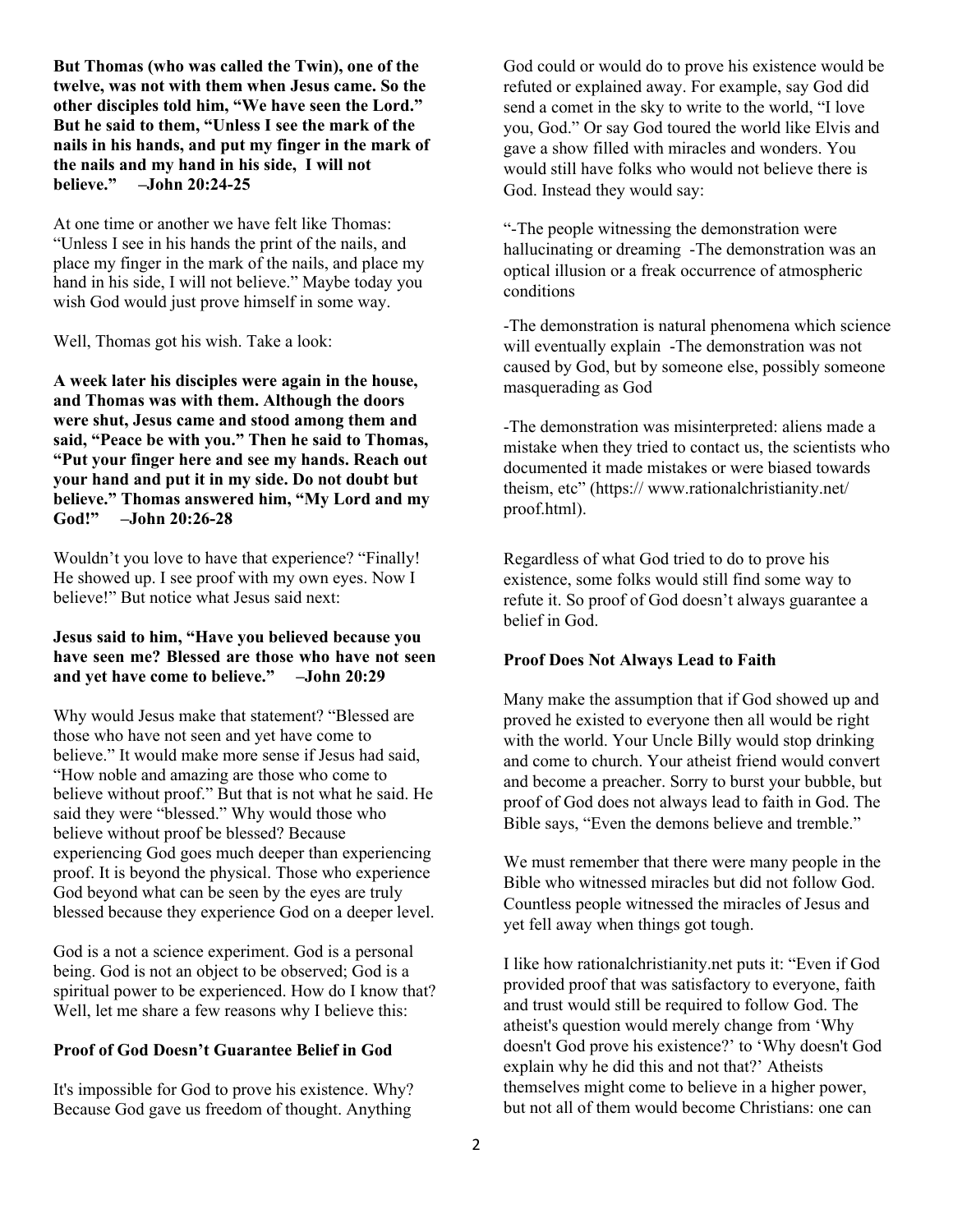believe God exists without believing he's worthy of worship, or that Christ saved us from sin" (https:// www.rationalchristianity.net/proof.html).

## **Faith is an Inside Job**

A relationship with God must take place on a spiritual level. It can't happen on the outside of you. It must happen on the inside. Faith is an inside job. God communicates to us personally and intimately. God relates to each of us individually.

King Duncan writes, "This means you cannot find God with the most powerful telescope ever built. You cannot find him with a slide rule, or a test tube or an enormous computer. There is only one way to find God and that is to take a step of faith, entrust your life to Him, and enter into a daily walk with Him as Savior and Lord of your life. I cannot prove to you the existence of God, but you can prove God to yourself by seeking a relationship with him.

"Look at it this way. Could I prove to you that love exists? A scientist could attach electrodes to the skin of a person in love and measure the pulse, the respiration and the blood pressure of a person in the presence of their beloved. But that would not prove love. Too much caffeine that morning at breakfast might cause the same bodily reactions. The only way you and I can ever prove love is to experience it - to love and be loved."

So it is with faith and experiencing God. The only way to truly existence the reality of God is by trusting him with your life and developing a relationship with him. The reality of God begins with an intimate connection with him and his love. As the old hymns proclaims, "You ask me how I know he lives, he lives within my heart." The prophet Jeremiah puts it this way: When you search for me, you will find me; if you seek me with all your heart" (Jeremiah 29:13).

## A relationship with God must be based on trust, not proof. *Belief in God based on proof is a science experiment. Faith in God based on trust is a relationship.*

Maybe this is starting to make sense but you still have your doubts and you don't know what to do with them. Let me lift up a passage of Scripture for you from the gospel of John, chapter 6. People are hearing Jesus teach and preach and they find his teachings difficult. More and more people are leaving him. It was fun for awhile – healings and miracles. But then Jesus started getting more challenging in his teachings and doubt crept in. Verse 66 says, "Because of this many of his

disciples turned back and no longer went about with him."

So there were doubts, struggles, and questions by many and some decided not to follow Jesus anymore. Sometimes doubts can do that to people. They allow their doubt to take over their lives and they stop believing in God. They become bitter about the church and religion. And that is where you may be today and that's okay. God still believes in you even if you don't believe in Him. But watch what happens next.

## **So Jesus asked the twelve, "Do you also wish to go away?" –John 6:67**

Jesus sees everyone deserting him and he turns to the twelve and says, "Everyone's leaving me. What about you? You want to leave me too?" Simon Peter replied with the wisest answer anyone could give:

## **"Lord, to whom can we go? You have the words of eternal life." –John 6:68**

Now sit with Peter's response for just a moment. Here is what I believe was going on inside the heart of Peter. When everyone else had chosen to walk away from Jesus, he thought about leaving too. I am sure he had his doubts. But perhaps he began to ask, "Where are they going? Who or what are they going to follow? What are they going to put their hope in? What are they going to put their trust in? Who are they going to put their faith in? In themselves? In others? In the Roman government? In pleasures?

Jesus is the only one who can hold water! He is the only one I can really lean on!" So he said, "Lord, where else can I go? Where else can we go? You have the words to life. There is only you! I may have questions and doubts but there is only you."

When I have gone through periods of doubt and questioning I remember Peter's words, "Where else can I go?" I can't go to anyone else! Who else can give me life!

The key question in the midst of doubt is "Who or what will I follow?" Think that through. Doubt God, struggle, get angry, search. It is good for you. But before you make the ultimate decision to abandon your faith, ask to whom or what will you go? Think about that. What is really going to satisfy you?